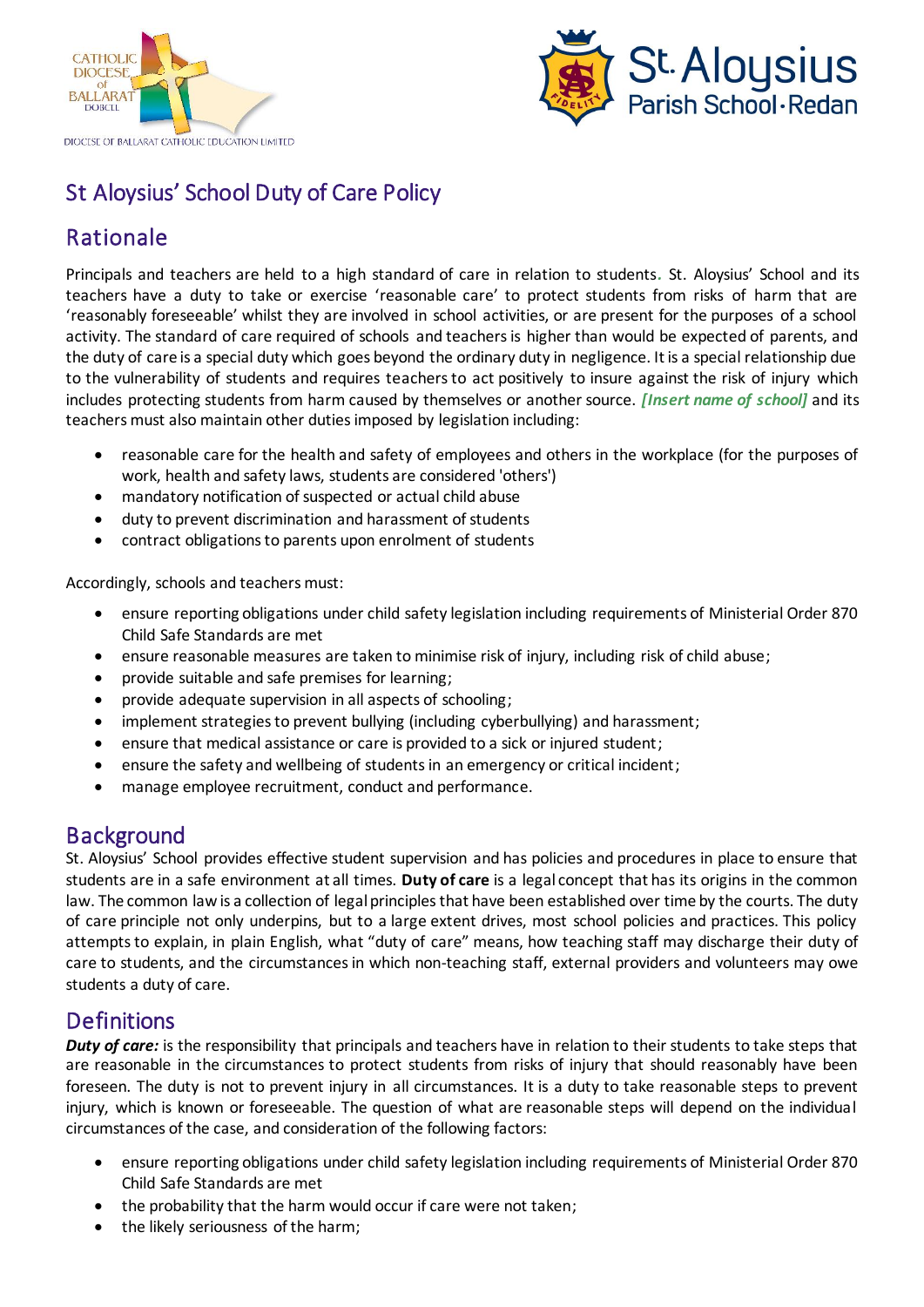- the burden of taking precautions to avoid the risk of harm;
- the social utility of the activity that creates the risk of harm;
- the duty may, in some circumstances, extend outside school hours and outside the school premises. This will depend on whether the relationship between staff and student extends to the individual circumstances, whether the risk was known or foreseeable, and whether there were any reasonable steps that could be taken to prevent the injury from occurring. The duty is non-delegable, meaning that it cannot be assigned to another party.

#### *(Refer to the CECV School Operations Guide)*

**Supervision:**is the supervisory role of staff aimed at enhancing a student's educational opportunities, building self-esteem, and ensuring students are safe and supported. Whilst in a supervisory role, each staff member has an obligation to fulfil duty of care requirements. Staff must comply with the arrangements for student supervision put in place by the school for all activities where the student is under the duty of care of a member of the staff.

**School environment:** is any physical or virtual place made available or authorised by the school governing authority for use by a child during or outside school hours, including:

- a campus of the school;
- online school environments (including email and intranet systems); and
- other locations provided by the school for a child's use (including, without limitation, locations used for school camps, sporting events, excursions, competitions, and other events).

### Principles

- Learning within a safe environment plays an important role in student outcomes and sense of wellbeing.
- Principal and teachers must take reasonable steps to ensure the safety of student and others within the school environment.
- Clear procedures and processes that are consistently applied are important in ensuring high standards of duty of care at all times.
- The principal is responsible for ensuring that there is a well organised and responsive system of supervision and yard duty in place during school hours, before and after school, and on school excursions and camps.
- Teachers are required to supervise all learning environments; the school grounds, the classroom and excursions - online spaces are also considered a learning environment. Therefore, as part of that duty teachers are required to adequately supervise students who are working in these spaces. This duty also requires protection from risks that could arise (that is, those that the teacher should reasonably have foreseen) and against which preventive measures could be taken.
- St. Aloysius' School **will comply with all legislative requirements underpinning child safety** including Ministerial Order 870 - Child Safe Standards – Managing the risk of child abuse in schools, including reasonable precautions to prevent the abuse of a child by an individual associated with the school while the student is under the care, supervision or authority of the school.
- Effective strategies that ensure the safety and care of all students are implemented. This includes appropriate measures for younger students, students with disabilities or students at risk.
- All staff have a responsibility to take reasonable steps to prevent potential injury to students and others.
- Strategies are implemented, as required, for specific students such as students with disabilities and age levels to ensure that the environment is safe for all students.
- Schools are required to implement all procedures as outlined in the Procedures document.